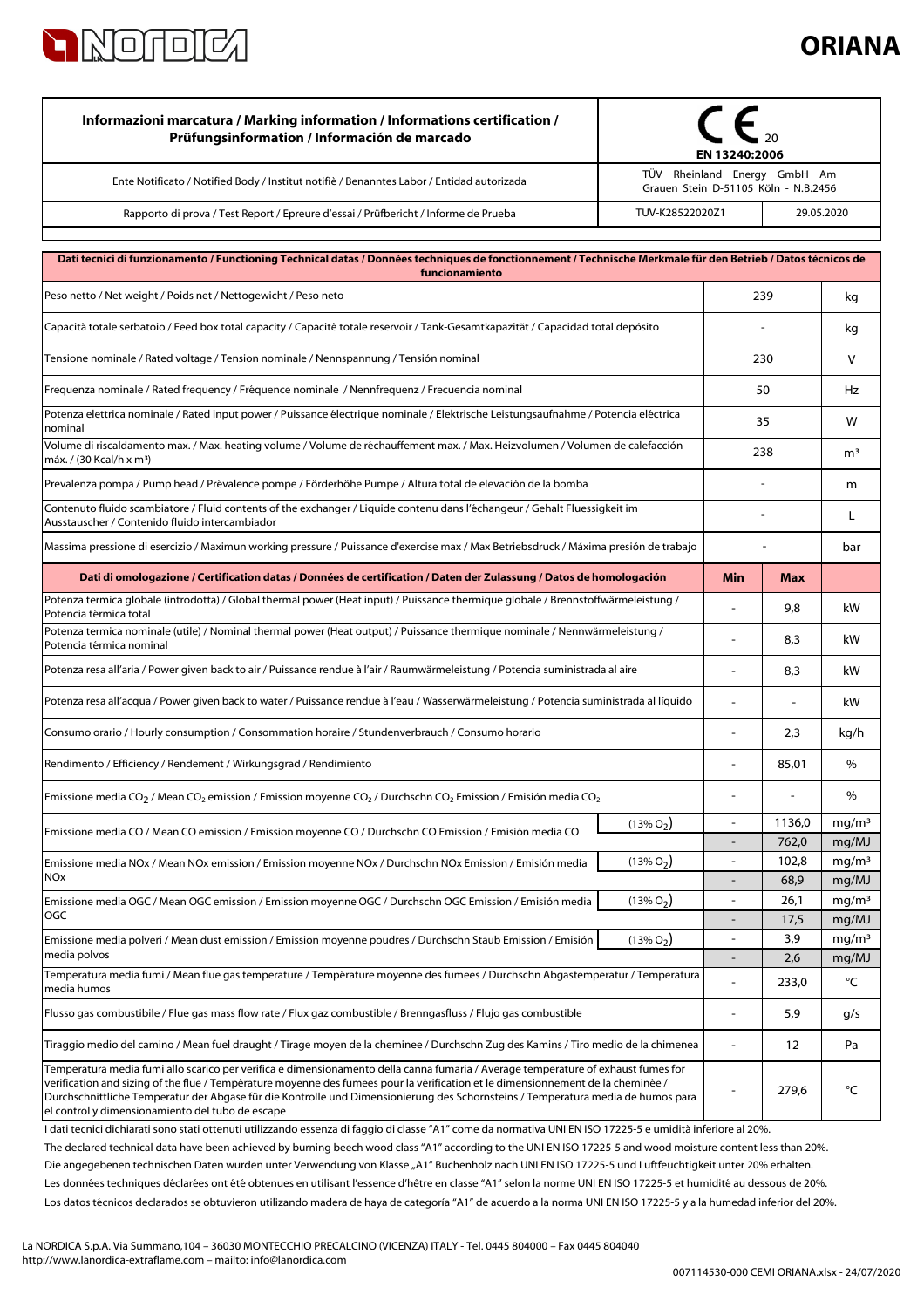

# **ORIANA**

| Condotto aspirazione aria / Air intake pipe / Conduit aspiration air / Zuluftansaugleitung / Conducto de aspiración de aire                                                                                  |         | 120 | Ø mm |
|--------------------------------------------------------------------------------------------------------------------------------------------------------------------------------------------------------------|---------|-----|------|
| Condotto espulsione fumi / Flue gas exhaust pipe / Conduit expulsion fumées / Rauchabzugsleitung / Conducto de expulsión de humos                                                                            | в       | 150 | Ø mm |
| Canalizzazione aria calda / Hot air ducting system / Canalisation / Kanalisierung / Canalizacion de aire                                                                                                     |         |     | mm   |
| Scarico sicurezza 3 bar / 3 bar safety drain / Décharge sécurité 3 bar / Sicherheitsauslass 3 Bar / Descarga de seguridad 3 bar                                                                              | Τ1      |     |      |
| Mandata/uscita caldaia / Boiler flow outlet / Aller/sortier chaudiere / Kessel - vorlauf/ausgang / Ida/salida de la caldera                                                                                  | Т2      |     |      |
| Ritorno/ingresso caldaia / Boiler return/inlet / Retour/entree chaudiere / Kessel - rücklauf/eingang / Retorno/entrada de la caldera                                                                         | T3      |     |      |
| Attacchi scambiatore di sicurezza DSA / DSA safety heat exchanger connections / Raccords échangeur de sécurité<br>DSA / Anschlûsse sicherheitswärmetauscher DSA / Conexiones intercambiador de seguridad DSA | T4 - T5 |     |      |
| Circolatore PWM / PWM circulating pump / Circulateur PWM / PWM Umwälzpumpe / Bomba circoladora PWM                                                                                                           |         |     |      |



La NORDICA S.p.A. Via Summano,104 – 36030 MONTECCHIO PRECALCINO (VICENZA) ITALY - Tel. 0445 804000 – Fax 0445 804040 http://www.lanordica-extraflame.com – mailto: info@lanordica.com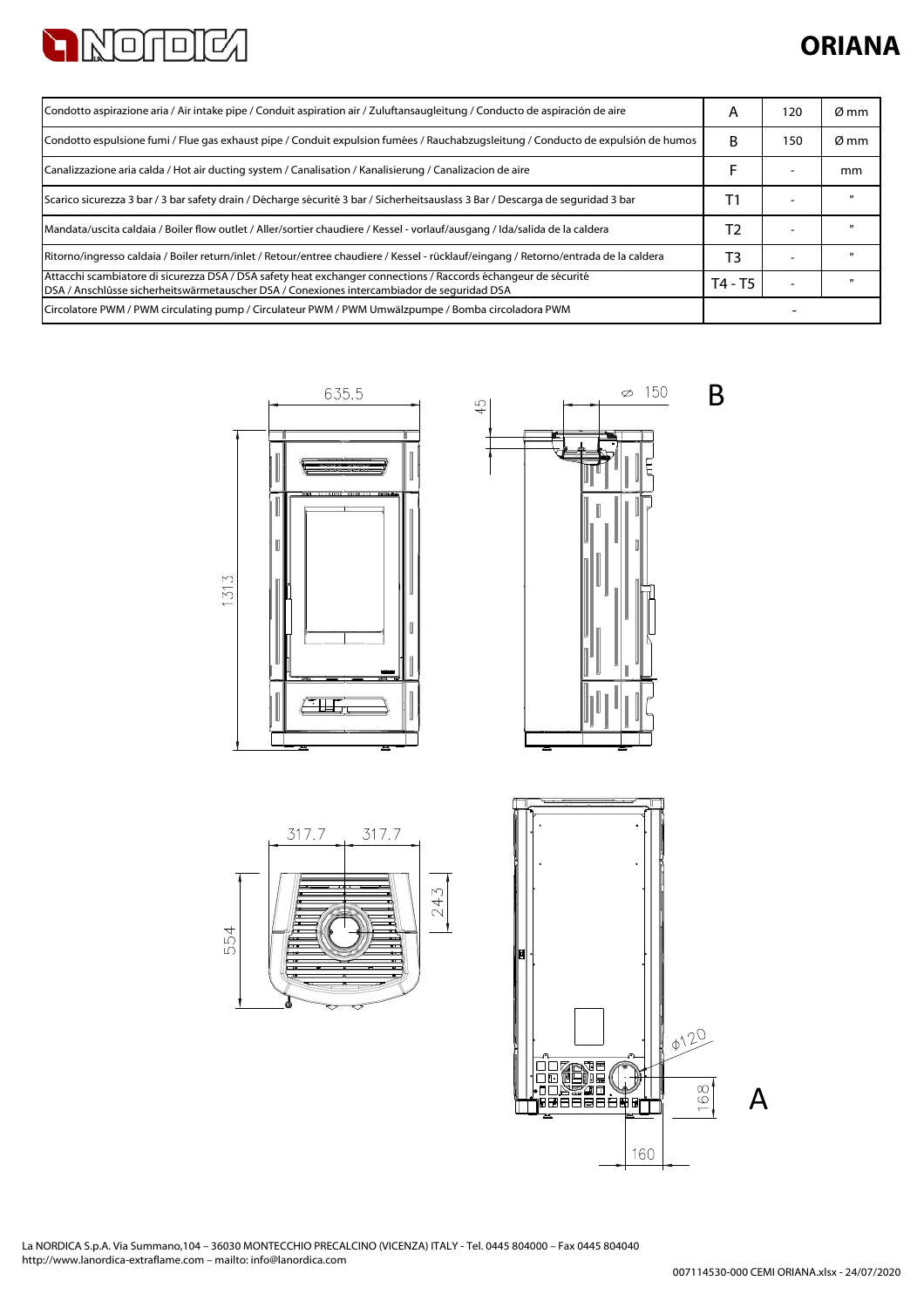

# **ORIANA PIETRA**

| Informazioni marcatura / Marking information / Informations certification /<br>Prüfungsinformation / Información de marcado                                                                                                                                                                                                                                                                                                                                   | EN 13240:2006                                                        |                          |                          |                            |  |
|---------------------------------------------------------------------------------------------------------------------------------------------------------------------------------------------------------------------------------------------------------------------------------------------------------------------------------------------------------------------------------------------------------------------------------------------------------------|----------------------------------------------------------------------|--------------------------|--------------------------|----------------------------|--|
| Ente Notificato / Notified Body / Institut notifiè / Benanntes Labor / Entidad autorizada                                                                                                                                                                                                                                                                                                                                                                     | TÜV Rheinland Energy GmbH Am<br>Grauen Stein D-51105 Köln - N.B.2456 |                          |                          |                            |  |
| Rapporto di prova / Test Report / Epreure d'essai / Prüfbericht / Informe de Prueba                                                                                                                                                                                                                                                                                                                                                                           | TUV-K28522020Z1                                                      |                          |                          | 29.05.2020                 |  |
| Dati tecnici di funzionamento / Functioning Technical datas / Données techniques de fonctionnement / Technische Merkmale für den Betrieb / Datos técnicos de<br>funcionamiento                                                                                                                                                                                                                                                                                |                                                                      |                          |                          |                            |  |
| Peso netto / Net weight / Poids net / Nettogewicht / Peso neto                                                                                                                                                                                                                                                                                                                                                                                                |                                                                      |                          | 264                      | kg                         |  |
| Capacità totale serbatoio / Feed box total capacity / Capacité totale reservoir / Tank-Gesamtkapazität / Capacidad total depósito                                                                                                                                                                                                                                                                                                                             |                                                                      |                          |                          | kg                         |  |
| Tensione nominale / Rated voltage / Tension nominale / Nennspannung / Tensión nominal                                                                                                                                                                                                                                                                                                                                                                         |                                                                      | 230                      |                          | V                          |  |
| Frequenza nominale / Rated frequency / Fréquence nominale / Nennfrequenz / Frecuencia nominal                                                                                                                                                                                                                                                                                                                                                                 |                                                                      |                          | 50                       | Hz                         |  |
| Potenza elettrica nominale / Rated input power / Puissance électrique nominale / Elektrische Leistungsaufnahme / Potencia eléctrica<br>nominal                                                                                                                                                                                                                                                                                                                |                                                                      |                          | 35                       | W                          |  |
| Volume di riscaldamento max. / Max. heating volume / Volume de réchauffement max. / Max. Heizvolumen / Volumen de calefacción<br>máx. / (30 Kcal/h x m <sup>3</sup> )                                                                                                                                                                                                                                                                                         |                                                                      |                          | 238                      | m <sup>3</sup>             |  |
| Prevalenza pompa / Pump head / Prévalence pompe / Förderhöhe Pumpe / Altura total de elevaciòn de la bomba                                                                                                                                                                                                                                                                                                                                                    |                                                                      |                          |                          | m                          |  |
| Contenuto fluido scambiatore / Fluid contents of the exchanger / Liquide contenu dans l'échangeur / Gehalt Fluessigkeit im<br>Ausstauscher / Contenido fluido intercambiador                                                                                                                                                                                                                                                                                  |                                                                      |                          |                          | L                          |  |
| Massima pressione di esercizio / Maximun working pressure / Puissance d'exercise max / Max Betriebsdruck / Máxima presión de trabajo                                                                                                                                                                                                                                                                                                                          |                                                                      |                          |                          | bar                        |  |
| Dati di omologazione / Certification datas / Données de certification / Daten der Zulassung / Datos de homologación                                                                                                                                                                                                                                                                                                                                           |                                                                      | Min                      | <b>Max</b>               |                            |  |
| Potenza termica globale (introdotta) / Global thermal power (Heat input) / Puissance thermique globale / Brennstoffwärmeleistung /<br>Potencia térmica total                                                                                                                                                                                                                                                                                                  |                                                                      | $\overline{\phantom{a}}$ | 9,8                      | kW                         |  |
| Potenza termica nominale (utile) / Nominal thermal power (Heat output) / Puissance thermique nominale / Nennwärmeleistung /<br>Potencia térmica nominal                                                                                                                                                                                                                                                                                                       |                                                                      |                          | 8,3                      | kW                         |  |
| Potenza resa all'aria / Power given back to air / Puissance rendue à l'air / Raumwärmeleistung / Potencia suministrada al aire                                                                                                                                                                                                                                                                                                                                |                                                                      |                          | 8,3                      | kW                         |  |
| Potenza resa all'acqua / Power given back to water / Puissance rendue à l'eau / Wasserwärmeleistung / Potencia suministrada al líquido                                                                                                                                                                                                                                                                                                                        |                                                                      |                          | $\overline{\phantom{a}}$ | kW                         |  |
| Consumo orario / Hourly consumption / Consommation horaire / Stundenverbrauch / Consumo horario                                                                                                                                                                                                                                                                                                                                                               |                                                                      |                          | 2,3                      | kg/h                       |  |
| Rendimento / Efficiency / Rendement / Wirkungsgrad / Rendimiento                                                                                                                                                                                                                                                                                                                                                                                              |                                                                      |                          | 85,01                    | $\%$                       |  |
| Emissione media CO <sub>2</sub> / Mean CO <sub>2</sub> emission / Emission moyenne CO <sub>2</sub> / Durchschn CO <sub>2</sub> Emission / Emisión media CO <sub>2</sub>                                                                                                                                                                                                                                                                                       |                                                                      |                          |                          | %                          |  |
| Emissione media CO / Mean CO emission / Emission moyenne CO / Durchschn CO Emission / Emisión media CO                                                                                                                                                                                                                                                                                                                                                        | $(13\% O_2)$                                                         | $\overline{\phantom{a}}$ | 1136,0<br>762,0          | mg/m <sup>3</sup><br>mg/MJ |  |
| Emissione media NOx / Mean NOx emission / Emission moyenne NOx / Durchschn NOx Emission / Emisión media                                                                                                                                                                                                                                                                                                                                                       | $(13\% O_2)$                                                         | $\blacksquare$           | 102,8                    | mg/m <sup>3</sup>          |  |
| <b>NOx</b>                                                                                                                                                                                                                                                                                                                                                                                                                                                    |                                                                      |                          | 68,9                     | mg/MJ                      |  |
| Emissione media OGC / Mean OGC emission / Emission moyenne OGC / Durchschn OGC Emission / Emisión media<br>OGC                                                                                                                                                                                                                                                                                                                                                | $(13\% O2)$                                                          |                          | 26,1<br>17,5             | mg/m <sup>3</sup><br>mg/MJ |  |
| Emissione media polveri / Mean dust emission / Emission moyenne poudres / Durchschn Staub Emission / Emisión                                                                                                                                                                                                                                                                                                                                                  | $(13\% O_2)$                                                         |                          | 3,9                      | mg/m <sup>3</sup>          |  |
| media polvos                                                                                                                                                                                                                                                                                                                                                                                                                                                  |                                                                      |                          | 2,6                      | mg/MJ                      |  |
| Temperatura media fumi / Mean flue gas temperature / Température moyenne des fumees / Durchschn Abgastemperatur / Temperatura<br>media humos                                                                                                                                                                                                                                                                                                                  |                                                                      | $\blacksquare$           | 233,0                    | °C                         |  |
| Flusso gas combustibile / Flue gas mass flow rate / Flux gaz combustible / Brenngasfluss / Flujo gas combustible                                                                                                                                                                                                                                                                                                                                              |                                                                      |                          | 5,9                      | g/s                        |  |
| Tiraggio medio del camino / Mean fuel draught / Tirage moyen de la cheminee / Durchschn Zug des Kamins / Tiro medio de la chimenea                                                                                                                                                                                                                                                                                                                            |                                                                      |                          | 12                       | Pa                         |  |
| Temperatura media fumi allo scarico per verifica e dimensionamento della canna fumaria / Average temperature of exhaust fumes for<br>verification and sizing of the flue / Température moyenne des fumees pour la vérification et le dimensionnement de la cheminée /<br>Durchschnittliche Temperatur der Abgase für die Kontrolle und Dimensionierung des Schornsteins / Temperatura media de humos para<br>el control y dimensionamiento del tubo de escape |                                                                      | 1200                     | 279,6                    | °C                         |  |

Los datos técnicos declarados se obtuvieron utilizando madera de haya de categoría "A1" de acuerdo a la norma UNI EN ISO 17225-5 y a la humedad inferior del 20%. Les données techniques déclarées ont été obtenues en utilisant l'essence d'hêtre en classe "A1" selon la norme UNI EN ISO 17225-5 et humidité au dessous de 20%. I dati tecnici dichiarati sono stati ottenuti utilizzando essenza di faggio di classe "A1" come da normativa UNI EN ISO 17225-5 e umidità inferiore al 20%. Die angegebenen technischen Daten wurden unter Verwendung von Klasse "A1" Buchenholz nach UNI EN ISO 17225-5 und Luftfeuchtigkeit unter 20% erhalten. The declared technical data have been achieved by burning beech wood class "A1" according to the UNI EN ISO 17225-5 and wood moisture content less than 20%.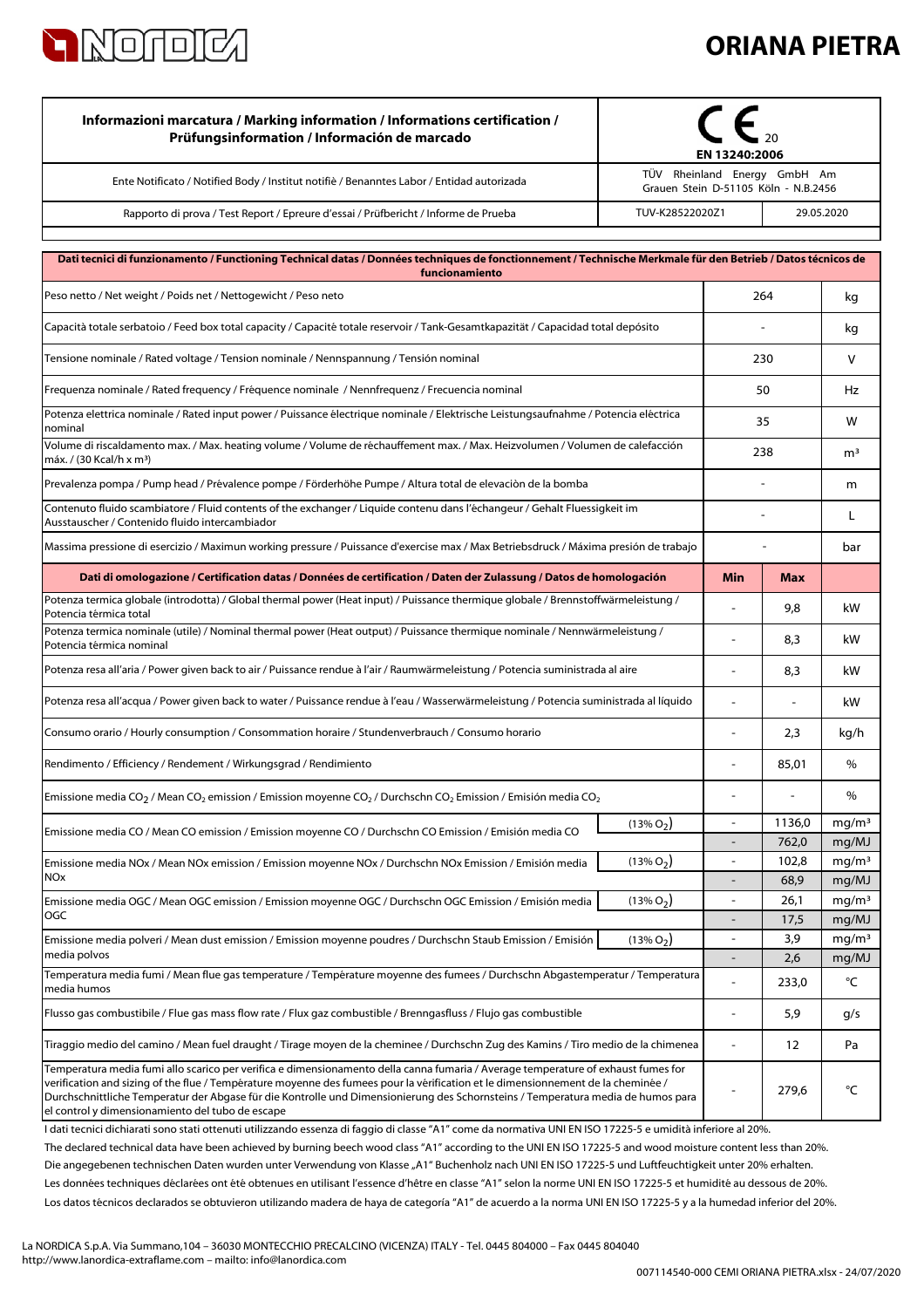

## **ORIANA PIETRA**

| Condotto aspirazione aria / Air intake pipe / Conduit aspiration air / Zuluftansaugleitung / Conducto de aspiración de aire                                                                                  |         | 120 | Ø mm         |
|--------------------------------------------------------------------------------------------------------------------------------------------------------------------------------------------------------------|---------|-----|--------------|
| Condotto espulsione fumi / Flue gas exhaust pipe / Conduit expulsion fumées / Rauchabzugsleitung / Conducto de expulsión de humos                                                                            | B       | 150 | Ø mm         |
| Canalizzazione aria calda / Hot air ducting system / Canalisation / Kanalisierung / Canalizacion de aire                                                                                                     | F       |     | mm           |
| Scarico sicurezza 3 bar / 3 bar safety drain / Décharge sécurité 3 bar / Sicherheitsauslass 3 Bar / Descarga de sequridad 3 bar                                                                              | T1      |     | $\mathbf{u}$ |
| Mandata/uscita caldaia / Boiler flow outlet / Aller/sortier chaudiere / Kessel - vorlauf/ausgang / Ida/salida de la caldera                                                                                  | T2      |     |              |
| Ritorno/ingresso caldaia / Boiler return/inlet / Retour/entree chaudiere / Kessel - rücklauf/eingang / Retorno/entrada de la caldera                                                                         | T3      |     |              |
| Attacchi scambiatore di sicurezza DSA / DSA safety heat exchanger connections / Raccords échangeur de sécurité<br>DSA / Anschlûsse sicherheitswärmetauscher DSA / Conexiones intercambiador de seguridad DSA | T4 - T5 |     | $\mathbf{u}$ |
| Circolatore PWM / PWM circulating pump / Circulateur PWM / PWM Umwälzpumpe / Bomba circoladora PWM                                                                                                           |         |     |              |

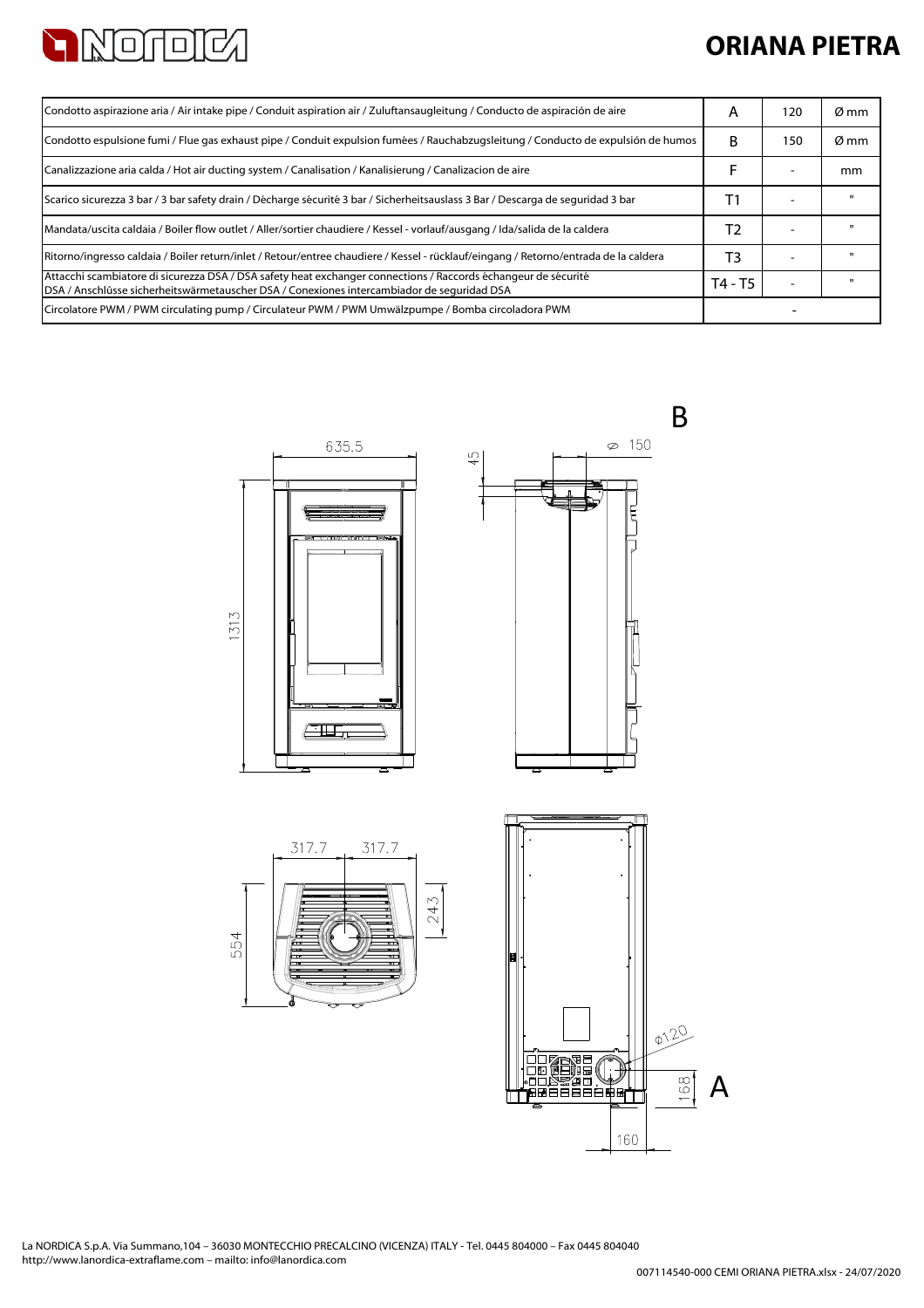

## **ORIANA MAIOLICA**

| Informazioni marcatura / Marking information / Informations certification /<br>Prüfungsinformation / Información de marcado                                                                                                                                                                                                                                                                                                                                   | EN 13240:2006   |                                                                      |                 |                            |
|---------------------------------------------------------------------------------------------------------------------------------------------------------------------------------------------------------------------------------------------------------------------------------------------------------------------------------------------------------------------------------------------------------------------------------------------------------------|-----------------|----------------------------------------------------------------------|-----------------|----------------------------|
| Ente Notificato / Notified Body / Institut notifiè / Benanntes Labor / Entidad autorizada                                                                                                                                                                                                                                                                                                                                                                     |                 | TÜV Rheinland Energy GmbH Am<br>Grauen Stein D-51105 Köln - N.B.2456 |                 |                            |
| Rapporto di prova / Test Report / Epreure d'essai / Prüfbericht / Informe de Prueba                                                                                                                                                                                                                                                                                                                                                                           | TUV-K28522020Z1 |                                                                      | 29.05.2020      |                            |
| Dati tecnici di funzionamento / Functioning Technical datas / Données techniques de fonctionnement / Technische Merkmale für den Betrieb / Datos técnicos de<br>funcionamiento                                                                                                                                                                                                                                                                                |                 |                                                                      |                 |                            |
| Peso netto / Net weight / Poids net / Nettogewicht / Peso neto                                                                                                                                                                                                                                                                                                                                                                                                |                 |                                                                      | 228<br>kg       |                            |
| Capacità totale serbatoio / Feed box total capacity / Capacité totale reservoir / Tank-Gesamtkapazität / Capacidad total depósito                                                                                                                                                                                                                                                                                                                             |                 |                                                                      |                 | kg                         |
| Tensione nominale / Rated voltage / Tension nominale / Nennspannung / Tensión nominal                                                                                                                                                                                                                                                                                                                                                                         |                 | 230                                                                  |                 | v                          |
| Frequenza nominale / Rated frequency / Fréquence nominale / Nennfrequenz / Frecuencia nominal                                                                                                                                                                                                                                                                                                                                                                 |                 |                                                                      | 50              | Hz                         |
| Potenza elettrica nominale / Rated input power / Puissance électrique nominale / Elektrische Leistungsaufnahme / Potencia eléctrica<br>nominal                                                                                                                                                                                                                                                                                                                |                 |                                                                      | 35              | w                          |
| Volume di riscaldamento max. / Max. heating volume / Volume de réchauffement max. / Max. Heizvolumen / Volumen de calefacción<br>máx. / (30 Kcal/h x m <sup>3</sup> )                                                                                                                                                                                                                                                                                         |                 |                                                                      | 238             | m <sup>3</sup>             |
| Prevalenza pompa / Pump head / Prévalence pompe / Förderhöhe Pumpe / Altura total de elevaciòn de la bomba                                                                                                                                                                                                                                                                                                                                                    |                 |                                                                      |                 | m                          |
| Contenuto fluido scambiatore / Fluid contents of the exchanger / Liquide contenu dans l'échangeur / Gehalt Fluessigkeit im<br>Ausstauscher / Contenido fluido intercambiador                                                                                                                                                                                                                                                                                  |                 |                                                                      |                 | L                          |
| Massima pressione di esercizio / Maximun working pressure / Puissance d'exercise max / Max Betriebsdruck / Máxima presión de trabajo                                                                                                                                                                                                                                                                                                                          |                 |                                                                      |                 | bar                        |
| Dati di omologazione / Certification datas / Données de certification / Daten der Zulassung / Datos de homologación                                                                                                                                                                                                                                                                                                                                           |                 | Min                                                                  | Max             |                            |
| Potenza termica globale (introdotta) / Global thermal power (Heat input) / Puissance thermique globale / Brennstoffwärmeleistung /<br>Potencia térmica total                                                                                                                                                                                                                                                                                                  |                 |                                                                      | 9,8             | kW                         |
| Potenza termica nominale (utile) / Nominal thermal power (Heat output) / Puissance thermique nominale / Nennwärmeleistung /<br>Potencia térmica nominal                                                                                                                                                                                                                                                                                                       |                 |                                                                      | 8,3             | kW                         |
| Potenza resa all'aria / Power given back to air / Puissance rendue à l'air / Raumwärmeleistung / Potencia suministrada al aire                                                                                                                                                                                                                                                                                                                                |                 | $\blacksquare$                                                       | 8,3             | kW                         |
| Potenza resa all'acqua / Power given back to water / Puissance rendue à l'eau / Wasserwärmeleistung / Potencia suministrada al líquido                                                                                                                                                                                                                                                                                                                        |                 |                                                                      |                 | kW                         |
| Consumo orario / Hourly consumption / Consommation horaire / Stundenverbrauch / Consumo horario                                                                                                                                                                                                                                                                                                                                                               |                 |                                                                      | 2,3             | kg/h                       |
| Rendimento / Efficiency / Rendement / Wirkungsgrad / Rendimiento                                                                                                                                                                                                                                                                                                                                                                                              |                 |                                                                      | 85,01           | %                          |
| Emissione media CO <sub>2</sub> / Mean CO <sub>2</sub> emission / Emission moyenne CO <sub>2</sub> / Durchschn CO <sub>2</sub> Emission / Emisión media CO <sub>2</sub>                                                                                                                                                                                                                                                                                       |                 |                                                                      |                 | %                          |
| Emissione media CO / Mean CO emission / Emission moyenne CO / Durchschn CO Emission / Emisión media CO                                                                                                                                                                                                                                                                                                                                                        | $(13\% O2)$     | $\qquad \qquad \blacksquare$<br>$\overline{\phantom{a}}$             | 1136,0<br>762,0 | mg/m <sup>3</sup><br>mg/MJ |
| Emissione media NOx / Mean NOx emission / Emission moyenne NOx / Durchschn NOx Emission / Emisión media                                                                                                                                                                                                                                                                                                                                                       | $(13\% O_2)$    | $\blacksquare$                                                       | 102,8           | mg/m <sup>3</sup>          |
| <b>NOx</b>                                                                                                                                                                                                                                                                                                                                                                                                                                                    |                 |                                                                      | 68,9            | mg/MJ                      |
| Emissione media OGC / Mean OGC emission / Emission moyenne OGC / Durchschn OGC Emission / Emisión media<br><b>OGC</b>                                                                                                                                                                                                                                                                                                                                         | $(13\% O_2)$    | $\overline{\phantom{a}}$                                             | 26,1<br>17,5    | mg/m <sup>3</sup><br>mg/MJ |
| Emissione media polveri / Mean dust emission / Emission moyenne poudres / Durchschn Staub Emission / Emisión                                                                                                                                                                                                                                                                                                                                                  | $(13\% O2)$     | $\qquad \qquad \blacksquare$                                         | 3,9             | mg/m <sup>3</sup>          |
| media polvos                                                                                                                                                                                                                                                                                                                                                                                                                                                  |                 | $\overline{\phantom{a}}$                                             | 2,6             | mg/MJ                      |
| Temperatura media fumi / Mean flue gas temperature / Température moyenne des fumees / Durchschn Abgastemperatur / Temperatura<br>media humos                                                                                                                                                                                                                                                                                                                  |                 |                                                                      | 233,0           | °C                         |
| Flusso gas combustibile / Flue gas mass flow rate / Flux gaz combustible / Brenngasfluss / Flujo gas combustible                                                                                                                                                                                                                                                                                                                                              |                 | $\overline{a}$                                                       | 5,9             | g/s                        |
| Tiraggio medio del camino / Mean fuel draught / Tirage moyen de la cheminee / Durchschn Zug des Kamins / Tiro medio de la chimenea                                                                                                                                                                                                                                                                                                                            |                 |                                                                      | 12              | Pa                         |
| Temperatura media fumi allo scarico per verifica e dimensionamento della canna fumaria / Average temperature of exhaust fumes for<br>verification and sizing of the flue / Température moyenne des fumees pour la vérification et le dimensionnement de la cheminée /<br>Durchschnittliche Temperatur der Abgase für die Kontrolle und Dimensionierung des Schornsteins / Temperatura media de humos para<br>el control y dimensionamiento del tubo de escape |                 |                                                                      | 279,6           | °C                         |

Los datos técnicos declarados se obtuvieron utilizando madera de haya de categoría "A1" de acuerdo a la norma UNI EN ISO 17225-5 y a la humedad inferior del 20%. Les données techniques déclarées ont été obtenues en utilisant l'essence d'hêtre en classe "A1" selon la norme UNI EN ISO 17225-5 et humidité au dessous de 20%. I dati tecnici dichiarati sono stati ottenuti utilizzando essenza di faggio di classe "A1" come da normativa UNI EN ISO 17225-5 e umidità inferiore al 20%. Die angegebenen technischen Daten wurden unter Verwendung von Klasse "A1" Buchenholz nach UNI EN ISO 17225-5 und Luftfeuchtigkeit unter 20% erhalten. The declared technical data have been achieved by burning beech wood class "A1" according to the UNI EN ISO 17225-5 and wood moisture content less than 20%.